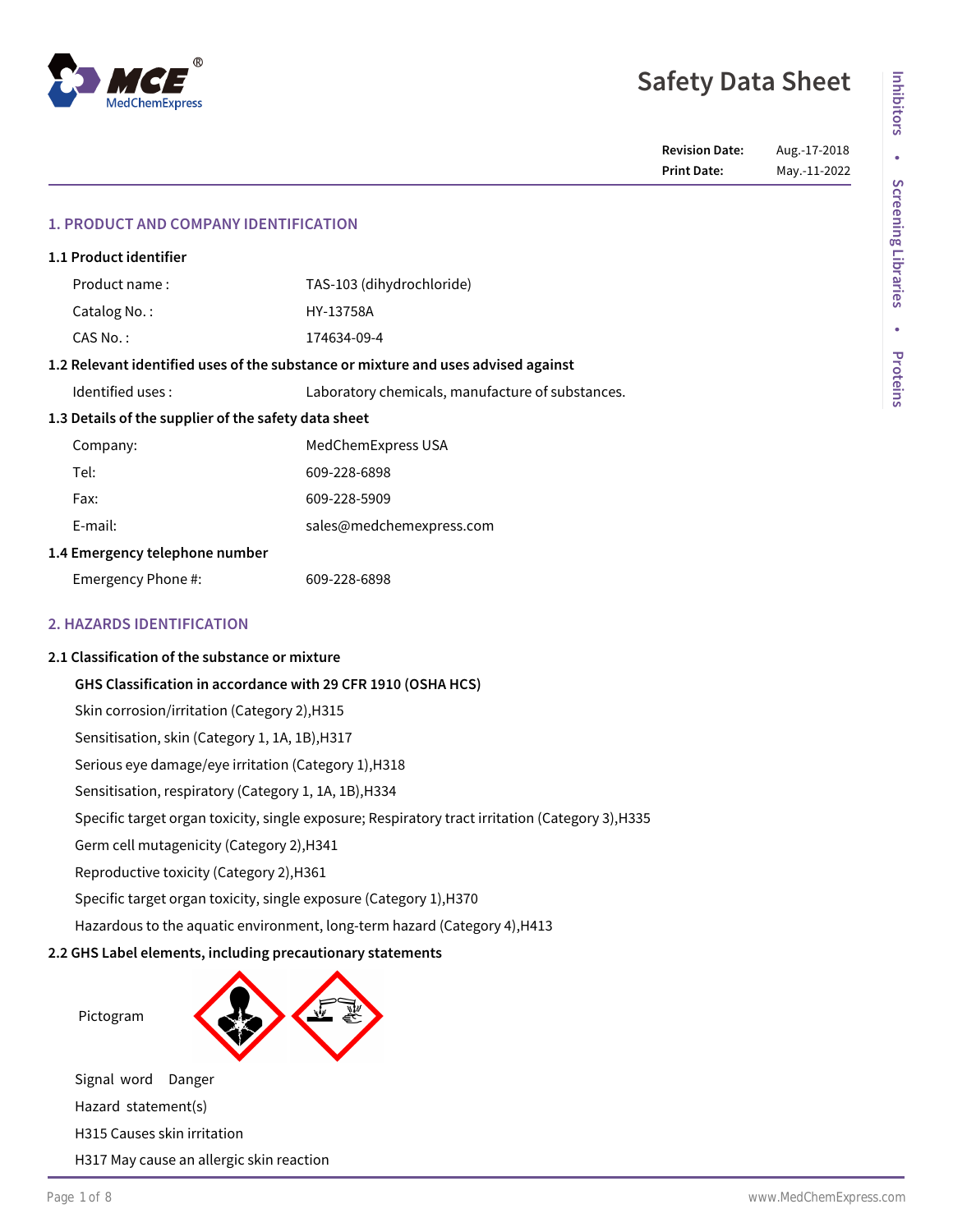H318 Causes serious eye damage

H334 May cause allergy or asthma symptoms or breathing difficulties if inhaled

H335 May cause respiratory irritation

H341 Suspected of causing genetic defects

H361 Suspected of damaging fertility or the unborn child

H370 Causes damage to organs

H413 May cause long lasting harmful effects to aquatic life

Precautionary statement(s)

P201 Obtain special instructions before use.

P202 Do not handle until all safety precautions have been read and understood.

P233 Keep container tightly closed.

P260 Do not breathe dust/fume/gas/mist/vapours/spray.

P264 Wash hands thoroughly after handling

P270 Do not eat, drink or smoke when using this product.

P271 Use only outdoors or in a well-ventilated area.

P272 Contaminated work clothing should not be allowed out of the workplace.

P273 Avoid release to the environment.

P280 Wear protective gloves/protective clothing/eye protection/face protection.

P302+P352 IF ON SKIN: Wash with plenty of soap and water.

P304+P340 IF INHALED: Remove victim to fresh air and keep at rest in a position comfortable for breathing.

P305+P351+P338 IF IN EYES: Rinse cautiously with water for several minutes. Remove contact lenses, if present and easy to do.

Continue rinsing.

P310 Immediately call a POISON CENTER or doctor/physician.

P313 Get medical advice/attention.

P321 Specific treatment (see on this label).

P333+P313 If skin irritation or rash occurs: Get medical advice/attention.

P362 Take off contaminated clothing and wash before reuse.

P403+P233 Store in a well-ventilated place. Keep container tightly closed.

P405 Store locked up.

P501 Dispose of contents/container to in accordance with local regulation.

# **2.3 Other hazards**

None.

# **3. COMPOSITION/INFORMATION ON INGREDIENTS**

# **3.1 Substances**

| Synonyms:         | BMS-247615 dihydrochloride |
|-------------------|----------------------------|
| Formula:          | $C_{20}H_{21}Cl_2N_3O_2$   |
| Molecular Weight: | 406.31                     |
| CAS No. :         | 174634-09-4                |

# **4. FIRST AID MEASURES**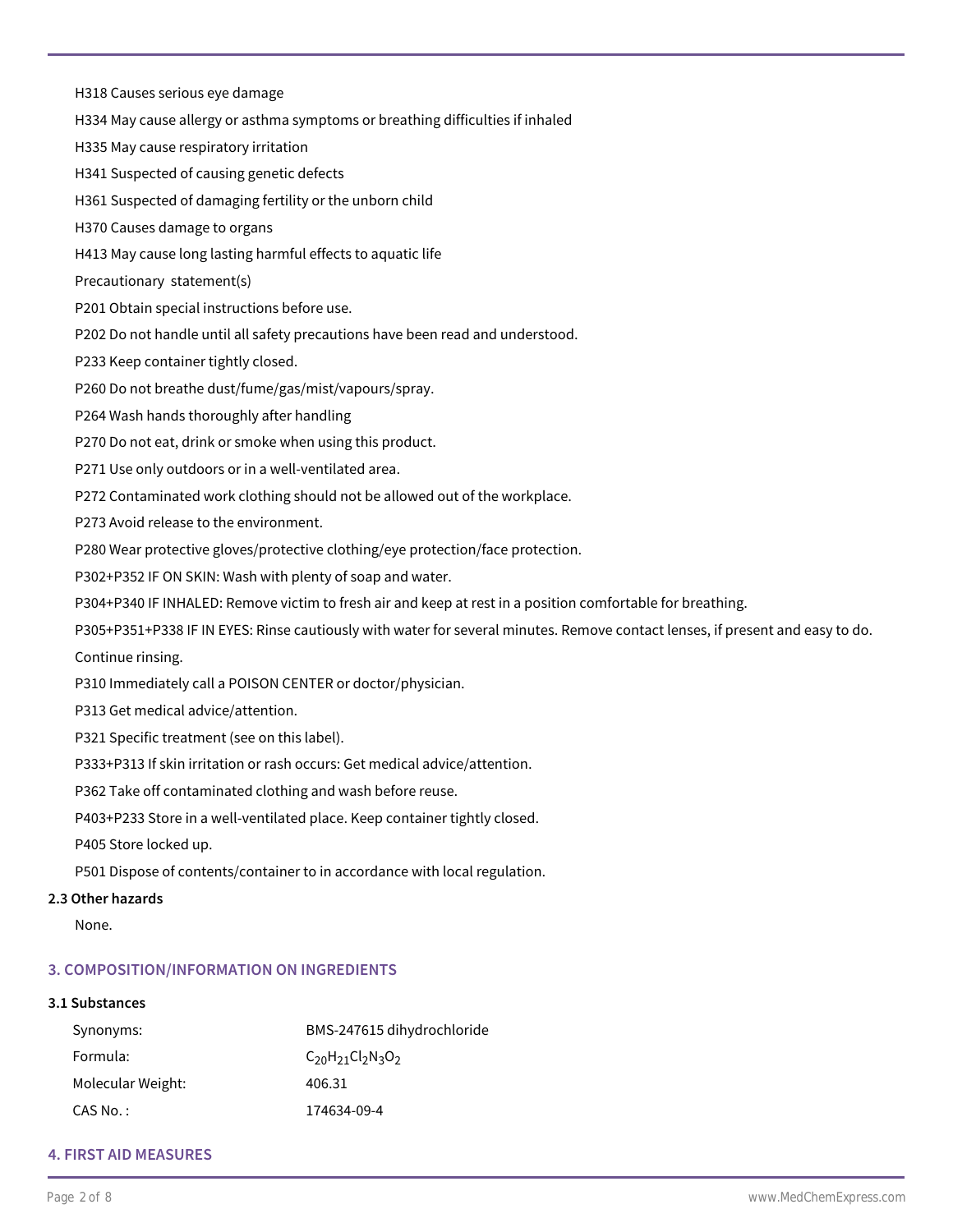#### **4.1 Description of first aid measures**

#### **Eye contact**

Remove any contact lenses, locate eye-wash station, and flush eyes immediately with large amounts of water. Separate eyelids with fingers to ensure adequate flushing. Promptly call a physician.

#### **Skin contact**

Rinse skin thoroughly with large amounts of water. Remove contaminated clothing and shoes and call a physician.

#### **Inhalation**

Immediately relocate self or casualty to fresh air. If breathing is difficult, give cardiopulmonary resuscitation (CPR). Avoid mouthto-mouth resuscitation.

#### **Ingestion**

Wash out mouth with water; Do NOT induce vomiting; call a physician.

#### **4.2 Most important symptoms and effects, both acute and delayed**

The most important known symptoms and effects are described in the labelling (see section 2.2).

#### **4.3 Indication of any immediate medical attention and special treatment needed**

Treat symptomatically.

### **5. FIRE FIGHTING MEASURES**

#### **5.1 Extinguishing media**

#### **Suitable extinguishing media**

Use water spray, dry chemical, foam, and carbon dioxide fire extinguisher.

#### **5.2 Special hazards arising from the substance or mixture**

During combustion, may emit irritant fumes.

#### **5.3 Advice for firefighters**

Wear self-contained breathing apparatus and protective clothing.

#### **6. ACCIDENTAL RELEASE MEASURES**

#### **6.1 Personal precautions, protective equipment and emergency procedures**

Use full personal protective equipment. Avoid breathing vapors, mist, dust or gas. Ensure adequate ventilation. Evacuate personnel to safe areas.

Refer to protective measures listed in sections 8.

#### **6.2 Environmental precautions**

Try to prevent further leakage or spillage. Keep the product away from drains or water courses.

#### **6.3 Methods and materials for containment and cleaning up**

Absorb solutions with finely-powdered liquid-binding material (diatomite, universal binders); Decontaminate surfaces and equipment by scrubbing with alcohol; Dispose of contaminated material according to Section 13.

# **7. HANDLING AND STORAGE**

#### **7.1 Precautions for safe handling**

Avoid inhalation, contact with eyes and skin. Avoid dust and aerosol formation. Use only in areas with appropriate exhaust ventilation.

**7.2 Conditions for safe storage, including any incompatibilities**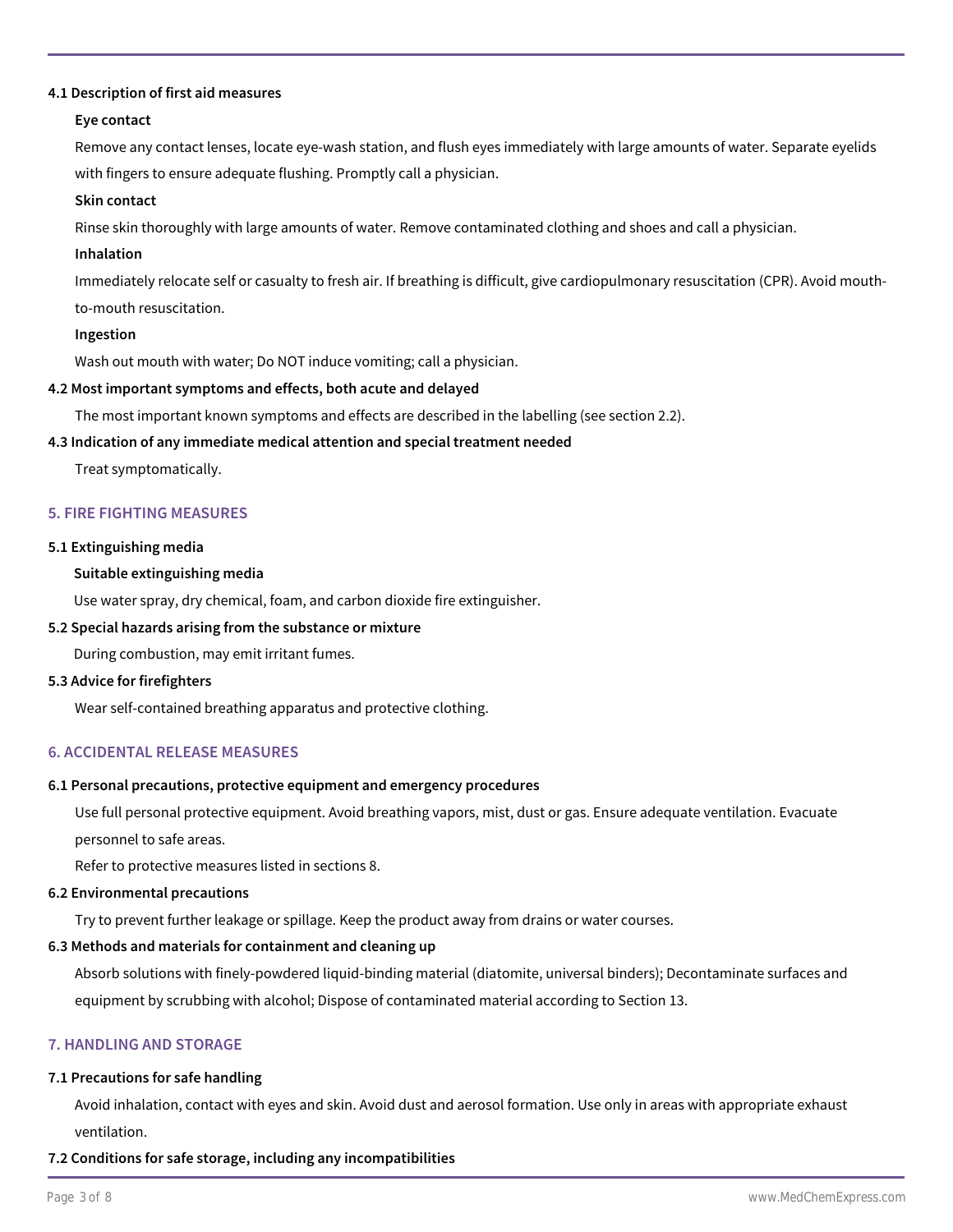#### Keep container tightly sealed in cool, well-ventilated area. Keep away from direct sunlight and sources of ignition.

Recommended storage temperature: 4°C, sealed storage, away from moisture

\* In solvent : -80°C, 6 months; -20°C, 1 month (sealed storage, away from moisture)

Shipping at room temperature if less than 2 weeks.

# **7.3 Specific end use(s)**

No data available.

# **8. EXPOSURE CONTROLS/PERSONAL PROTECTION**

# **8.1 Control parameters**

# **Components with workplace control parameters**

This product contains no substances with occupational exposure limit values.

# **8.2 Exposure controls**

# **Engineering controls**

Ensure adequate ventilation. Provide accessible safety shower and eye wash station.

# **Personal protective equipment**

| Eye protection                  | Safety goggles with side-shields.                                   |  |
|---------------------------------|---------------------------------------------------------------------|--|
| Hand protection                 | Protective gloves.                                                  |  |
| Skin and body protection        | Impervious clothing.                                                |  |
| <b>Respiratory protection</b>   | Suitable respirator.                                                |  |
| Environmental exposure controls | Keep the product away from drains, water courses or the soil. Clean |  |
|                                 | spillages in a safe way as soon as possible.                        |  |

# **9. PHYSICAL AND CHEMICAL PROPERTIES**

#### **9.1 Information on basic physical and chemical properties**

| Appearance                                   | Solid             |
|----------------------------------------------|-------------------|
| Odor                                         | No data available |
| Odor threshold                               | No data available |
| рH                                           | No data available |
| Melting/freezing point                       | No data available |
| <b>Boiling point/range</b>                   | No data available |
| <b>Flash point</b>                           | No data available |
| <b>Evaporation rate</b>                      | No data available |
| Flammability (solid, gas)                    | No data available |
| Upper/lower flammability or explosive limits | No data available |
| Vapor pressure                               | No data available |
| Vapor density                                | No data available |
| <b>Relative density</b>                      | No data available |
| <b>Water Solubility</b>                      | No data available |
| <b>Partition coefficient</b>                 | No data available |
| Auto-ignition temperature                    | No data available |
| Decomposition temperature                    | No data available |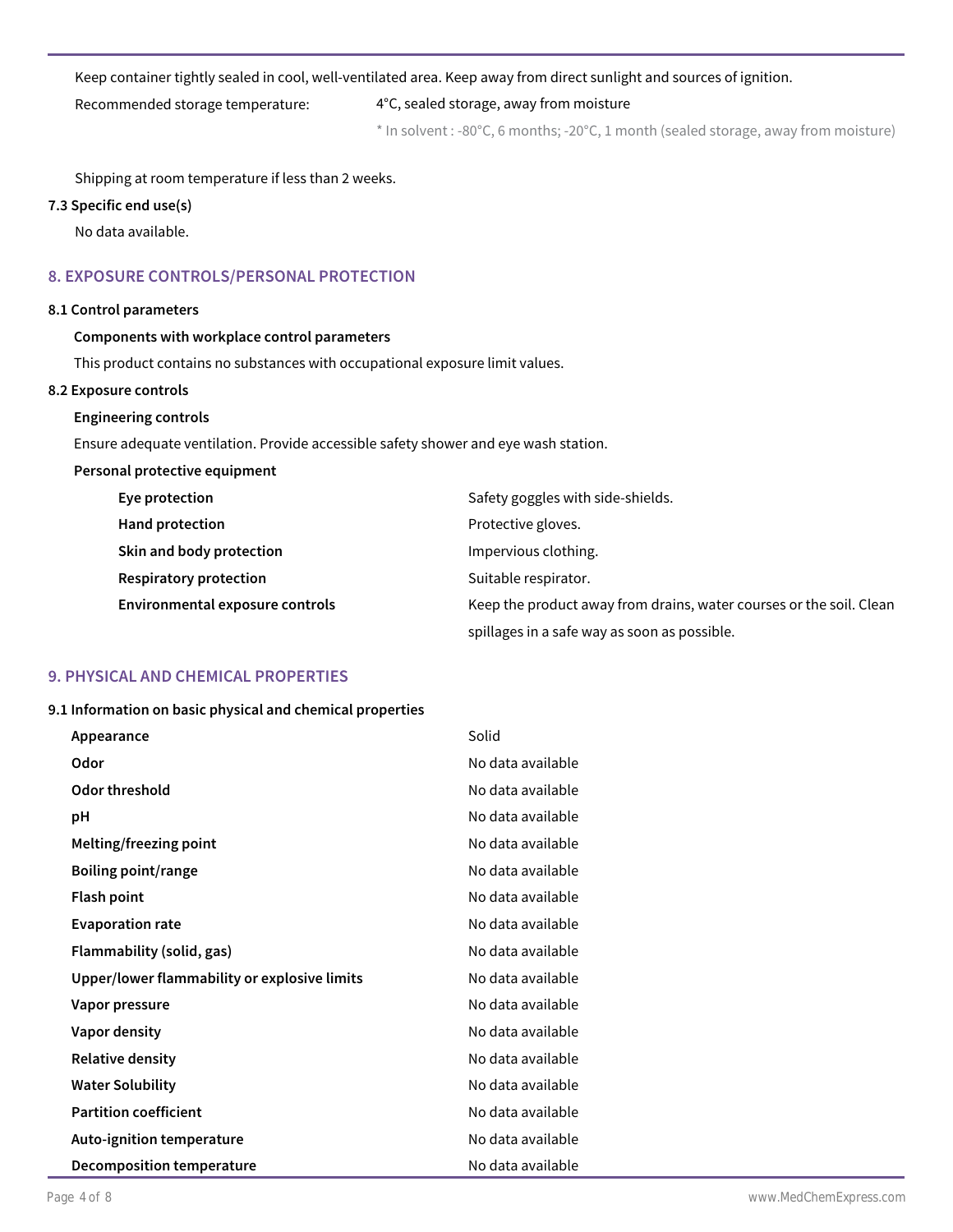**Viscosity No data available** 

**Explosive properties Explosive properties No data available** 

**Oxidizing properties** and a set of the set of the No data available

#### **9.2 Other safety information**

No data available.

### **10. STABILITY AND REACTIVITY**

#### **10.1 Reactivity**

No data available.

## **10.2 Chemical stability**

Stable under recommended storage conditions.

#### **10.3 Possibility of hazardous reactions**

No data available.

#### **10.4 Conditions to avoid**

No data available.

#### **10.5 Incompatible materials**

Strong acids/alkalis, strong oxidising/reducing agents.

#### **10.6 Hazardous decomposition products**

Under fire conditions, may decompose and emit toxic fumes.

Other decomposition products - no data available.

### **11.TOXICOLOGICAL INFORMATION**

#### **11.1 Information on toxicological effects**

#### **Acute toxicity**

Classified based on available data. For more details, see section 2

#### **Skin corrosion/irritation**

Classified based on available data. For more details, see section 2

#### **Serious eye damage/irritation**

Classified based on available data. For more details, see section 2

#### **Respiratory or skin sensitization**

Classified based on available data. For more details, see section 2

#### **Germ cell mutagenicity**

Classified based on available data. For more details, see section 2

#### **Carcinogenicity**

IARC: No component of this product present at a level equal to or greater than 0.1% is identified as probable, possible or confirmed human carcinogen by IARC.

ACGIH: No component of this product present at a level equal to or greater than 0.1% is identified as a potential or confirmed carcinogen by ACGIH.

NTP: No component of this product present at a level equal to or greater than 0.1% is identified as a anticipated or confirmed carcinogen by NTP.

OSHA: No component of this product present at a level equal to or greater than 0.1% is identified as a potential or confirmed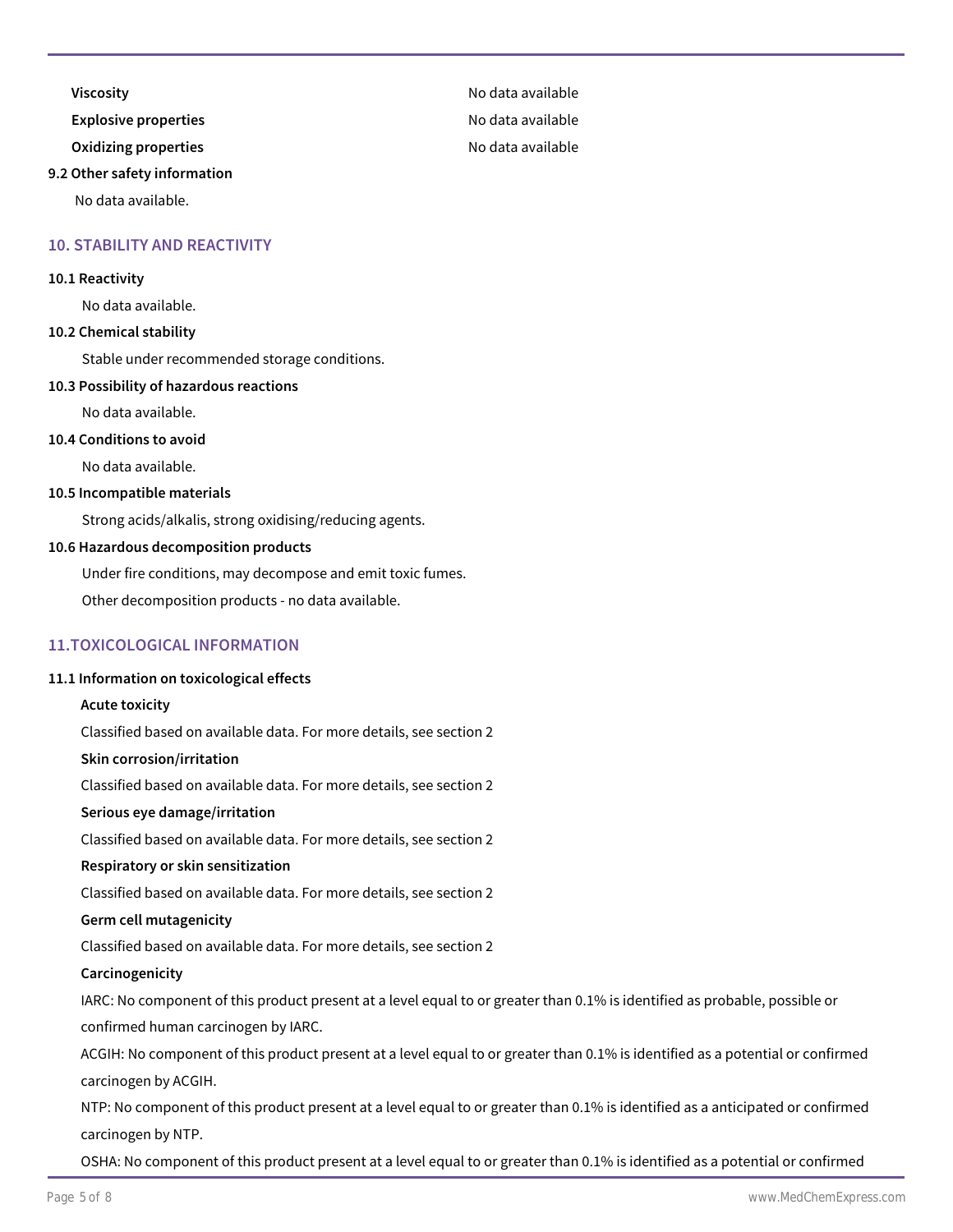carcinogen by OSHA.

#### **Reproductive toxicity**

Classified based on available data. For more details, see section 2

**Specific target organ toxicity - single exposure**

Classified based on available data. For more details, see section 2

# **Specific target organ toxicity - repeated exposure**

Classified based on available data. For more details, see section 2

#### **Aspiration hazard**

Classified based on available data. For more details, see section 2

#### **Additional information**

RTECS No.: DA8340700

Alopecia., Liver injury may occur., Kidney injury may occur., Nausea, Headache, Vomiting, bone marrow depression

This information is based on our current knowledge. However the chemical, physical, and toxicological properties have not been completely investigated.

# **12. ECOLOGICAL INFORMATION**

#### **12.1 Toxicity**

No data available.

#### **12.2 Persistence and degradability**

No data available.

### **12.3 Bioaccumlative potential**

No data available.

#### **12.4 Mobility in soil**

No data available.

#### **12.5 Results of PBT and vPvB assessment**

PBT/vPvB assessment unavailable as chemical safety assessment not required or not conducted.

#### **12.6 Other adverse effects**

No data available.

# **13. DISPOSAL CONSIDERATIONS**

#### **13.1 Waste treatment methods**

# **Product**

Dispose substance in accordance with prevailing country, federal, state and local regulations.

# **Contaminated packaging**

Conduct recycling or disposal in accordance with prevailing country, federal, state and local regulations.

# **14. TRANSPORT INFORMATION**

# **DOT (US)**

Proper shipping name: Not dangerous goods

UN number: -

Class: -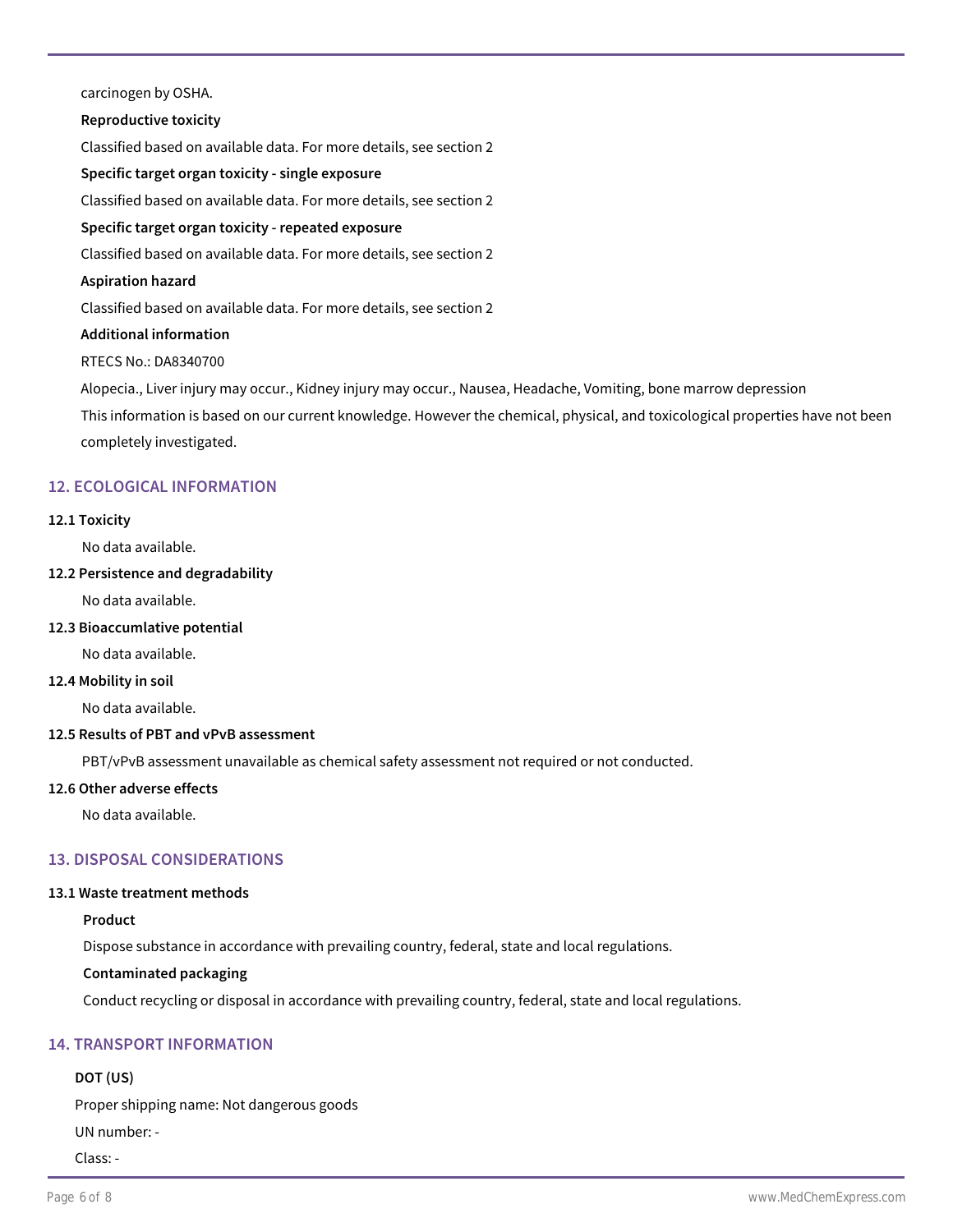Packing group: -

### **IMDG**

Proper shipping name: Not dangerous goods UN number: - Class: - Packing group: -

### **IATA**

Proper shipping name: Not dangerous goods UN number: -

Class: -

Packing group: -

# **15. REGULATORY INFORMATION**

#### **SARA 302 Components:**

No chemicals in this material are subject to the reporting requirements of SARA Title III, Section 302.

#### **SARA 313 Components:**

This material does not contain any chemical components with known CAS numbers that exceed the threshold (De Minimis) reporting levels established by SARA Title III, Section 313.

#### **SARA 311/312 Hazards:**

Acute Health Hazard, Chronic Health Hazard.

#### **Massachusetts Right To Know Components:**

No components are subject to the Massachusetts Right to Know Act.

#### **Pennsylvania Right To Know Components:**

No components are subject to the Pennsylvania Right to Know Act.

#### **New Jersey Right To Know Components:**

No components are subject to the New Jersey Right to Know Act.

#### **California Prop. 65 Components:**

This product does not contain any chemicals known to State of California to cause cancer, birth defects, or anyother reproductive harm.

#### **16. OTHER INFORMATION**

Copyright 2022 MedChemExpress. The above information is correct to the best of our present knowledge but does not purport to be all inclusive and should be used only as a guide. The product is for research use only and for experienced personnel. It must only be handled by suitably qualified experienced scientists in appropriately equipped and authorized facilities. The burden of safe use of this material rests entirely with the user. MedChemExpress disclaims all liability for any damage resulting from handling or from contact with this product.